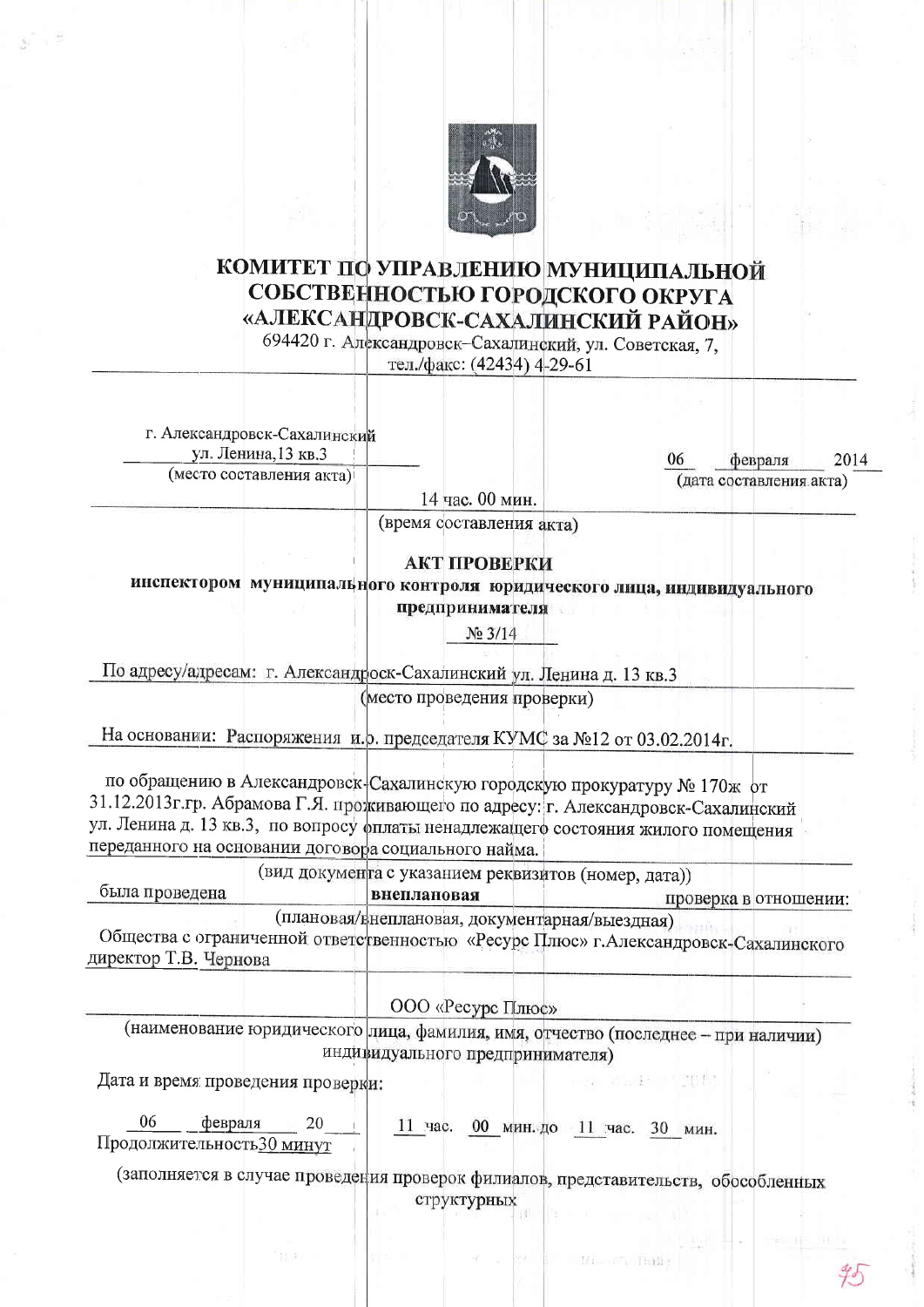подразделений юридического лица или при осуществлении деятельности индивидуального предпринимателя

по нескольким адресам)

Общая продолжительность проверки: 20 (двадцать) рабочих дней

(рабочих дней/часов)

Акт составлен: Муниципальным жилищным инспектором КУМС

Городского округа «Александровс-Сахалинского района»

(наименование органа муниципального контроля)

С копией распоряжения/приказа о проведении проверки ознакомлен(ы): (заполняется при проведении выездной продерки) lla scare

 $06.022014L$  $\rho$  $A \cdot A$ *SIMMAD* 

(фамилии, инициалы, подпись, дата, время)

Дата и номер решения прокурора (его заместителя) о согласовании проведения проверки: Получения решения о согласовании данной внеплановой проверки прокуратуры

(по Фед.закону №294-ФЗ от 26.12.08) не требуется.

(заполняется в случае необходимости согласования проверки с органами прокуратуры)

Лицо(а), проводившее проверку Новикова Оксана Витальевна-муниципальный жилищный инспектор КУМС на территории ГО «Александровс-Сахалинского района»; Солдатова Людмила Викторовна-старший специалист отдела ЖКХ Администрации ГО «Александровск-Сахалинского района»

(фамилия, имя, отчество (последнее - при наличии), должность должностного лица (должностных лиц), проводившего(их) проверку; в случае привлечения к участию в проверке экспертов, экспертных организаций указываются фамилии, имена, отчества (последнее - при наличии), должности экспертов и/или наименования экспертных организаций с указанием реквизитов свидетельства об аккредитации и наименование органа по аккредитации, выдавшего свидетельство)

При проведении проверки присутствовали:

Представитель ООО «Ресурс Плюс» по доверенности от 06.02.2014г. №122 Казак Александр Анатольевич - главный инженер ООО «Ресурс Плюс».

(фамилия, имя, отчество (последнее - при наличии), должность руководителя, иного должностного лица (должностных лиц) или уполномоченного представителя юрилического лица, уполномоченного представителя индивидуального предпринимателя, присутствовавших при проведении мероприятий

по проверке)

В ходе проведения проверки: Выявлены нарушения по муниципальному контракту №12 от 28.06.2013г. «Капитальный ремонт жилых помещений (квартир)» г. Александровск-Сахалинский.

выявлены нарушения требований, установленных (с указанием положений правовых актов): В произведенном ремонте квартиры по оформленном в установленном порядке муниципальном контракте №12 от 28.06.2013г. Подрядчик обязуется осуществить выполнение подрядных работ по объекту: «Капитальный ремонт жилых помещений